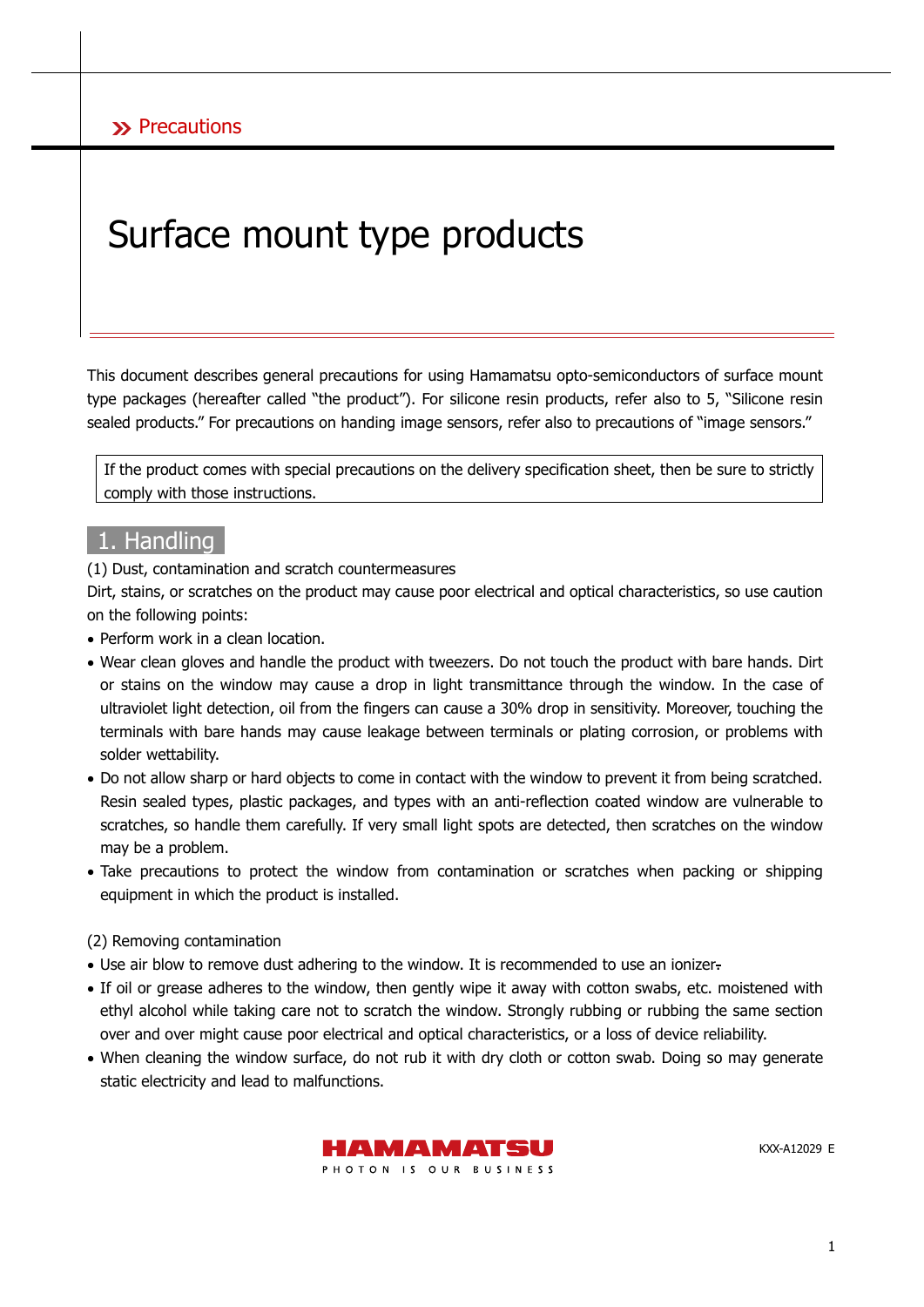#### (3) Cleaning

Avoid use of solvents as much as possible for cleaning. If such use is unavoidable, then keep the following points in mind:

- Use alcohol solvents such as ethyl alcohol. Some solvents may damage resin sealed types and plastic packages and cause package swelling.
- Before actual cleaning, check for any problems by testing out the cleaning methods in advance.
- Ultrasonic and steam cleaning may cause fatal damage to the product, so do not use such methods. Soak washing is recommended with the exception for image sensors. For image sensors, dust off using an air blower and then gently wipe off using ethyl alcohol on a cotton swab or something similar.
- If mounting components on a printed circuit board using no-clean solder, do not try to clean away the flux. Cleaning away the flux may cause problems such as electrical leaks between terminals and operating failures.

#### (4) Ultraviolet light and X-ray irradiation

Long-term exposure to UV or X-ray irradiation will cause product characteristics to deteriorate. Avoid exposing the product to any unnecessary UV or X-ray irradiation. The product usage environment may require countermeasures to block unnecessary UV or X-rays. Please avoid exposing the bonding sections of the ceramic base and glass to UV light.

#### (5) Vibration, impact, and stress

- If vibrations are applied to the product for long periods or if impacts are applied to the product with a high frequency, the package may be broken, causing the characteristics to deteriorate.
- When using the product with external stress applied, the inside or connection section of the product may break.
- For some products with optical filter, if excessive force or continuous vibration is applied to the filter section, the filter may come off.
- (6) Temperature and humidity
- For some products with optical filter, the light transmittance may lower due to moisture absorption.
- When the plastic package type or resin sealed type is left under high temperature environment for long periods, the resin may turn yellow, causing the transmittance of short-wavelength light to lower.

#### (7) High-power light irradiation

- When the high-power light is irradiated on the plastic package type or resin sealed type, the resin may be damaged by its heat.
- The chip temperature may increase by high-power light irradiation. So, appropriate measures, such as heat dissipation are needed.
- Incidence of the strong background light or the light from a portion other than the light input window may adversely affect the output of the product. Take these points into consideration in the optical design phase.

#### (8) Electrical connection

- When the power is turned on, a surge (phenomenon that abnormally high voltage occurs instantaneously) may occur depending on the power supply, causing damage to the product. So, select an appropriate power supply.
- For products with multiple biases applied, the bias application order may be specified individually.

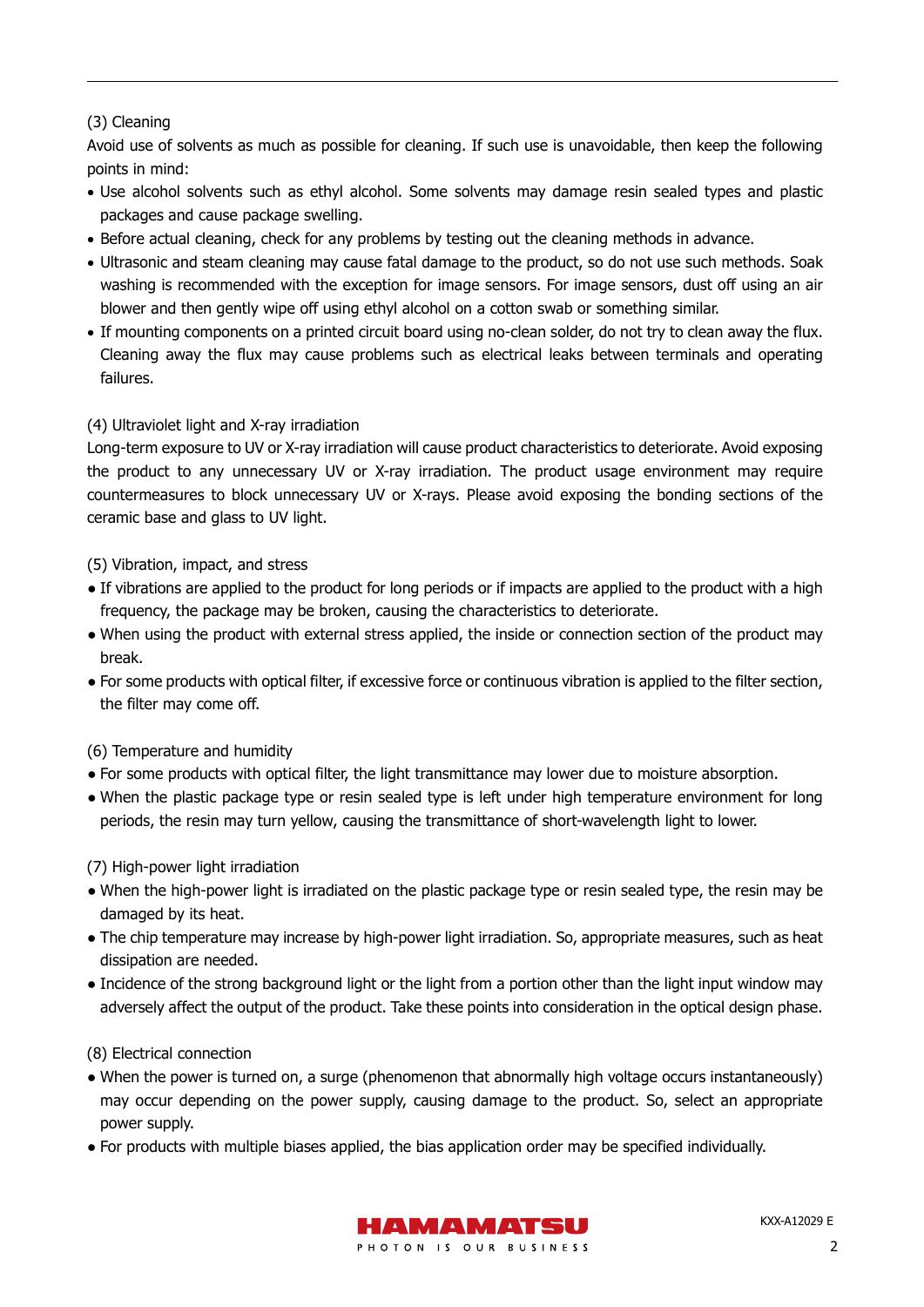#### (9) External noise

• If the product is used in an environment where there are many electrical external noises, this may cause the product to malfunction. Take noise prevention measures for peripheral equipment.

#### (10) Various stresses

● Reducing (derating) stresses (temperature, humidity, voltage, current, electric power, etc.) to be applied to the product will extend the product service life (lower the failure ratio). It is recommended to reduce potential failures by setting values lower than the absolute maximum ratings stated in the datasheet. Additionally, avoid unnecessarily high stresses.

## 2. Storage

Carefully observe the product storage conditions listed in the delivery specification sheet. Do not let the product get wet or be exposed to direct sunlight, harmful gases or dust. Also avoid storing it in locations where sudden temperature changes may occur.

#### [Table 1] Storage conditions (unopened products)

| Storage conditions                                                             | <b>Cautions</b>                                                                                       |
|--------------------------------------------------------------------------------|-------------------------------------------------------------------------------------------------------|
| Temperature: 15 °C to 35 °C<br>Humidity: 45% to 75%<br>Period: within 3 months | A sharp item coming in contact with the moisture-proof bag<br>might open a hole in it so use caution. |

#### (1) Storage precautions

- To prevent oxidation or contamination on the terminals and moisture absorption by the package, do not open the conductive moisture-proof bag until just before product use. Even if still packed in the moistureproof bag, do not let the bag get wet or be exposed to direct sunlight, harmful gases or dust, or do not store it in locations where sudden temperature changes may occur. Also avoid humidity rise which may occur such as by turning off the night-time air conditioning.
- Do not lay a heavy object or load on the product or the bag. Also avoid stacking the products or bags when storing them.
- If storing the product in another case, then use a container not easily charged with static electricity.
- Placing the product in an unsatisfactory environment (exceeding conditions in Table 1) may cause poor solderability, rust on product terminals, or a drop in electrical characteristics. If there are storage conditions listed on the datasheet or delivery specification sheet, then be sure to comply with them.
- If there is a problem with the sealing of the moisture-proof packing, then the silica gel color will change from navy blue to red due to moisture absorption. So check for color change of the silica gel when opening. If you find this abnormality, then please contact us for assistance.

#### (2) Storage conditions after unpacking

After unpacking, store the product in accordance with the specified moisture sensitivity level (MSL), and use it within the specified period. For moisture sensitivity levels, see Table 2.

For the moisture sensitivity level of the products, see the individual specification sheets.

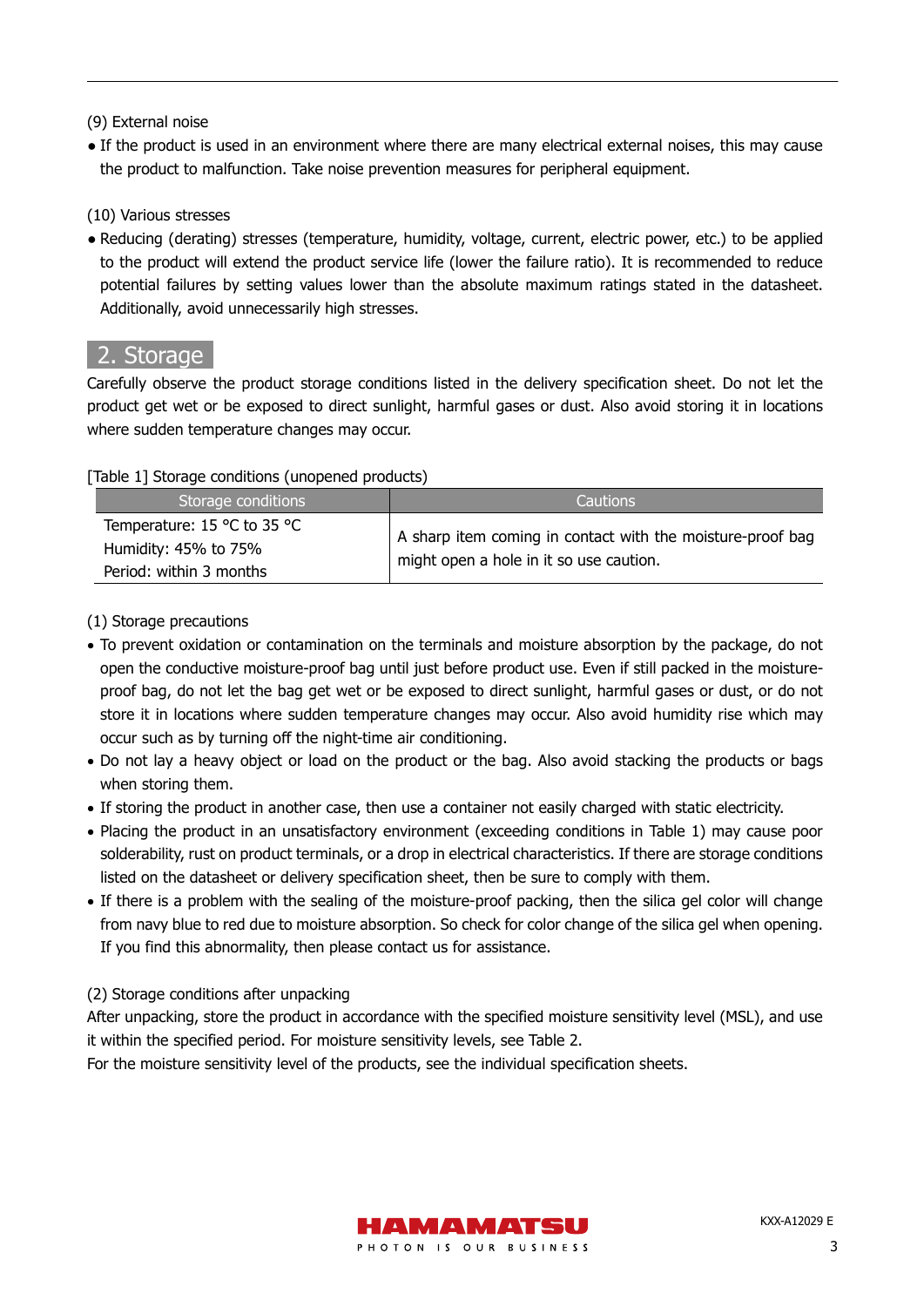|  | [Table 2] Storage conditions by moisture sensitivity level |  |  |
|--|------------------------------------------------------------|--|--|
|  |                                                            |  |  |

| Moisture sensitivity<br>level (MSL) | Storage period | Storage temperature, humidity |  |  |
|-------------------------------------|----------------|-------------------------------|--|--|
|                                     | Indefinitely   | 30 °C or less, 85% or less    |  |  |
|                                     | 1 year         |                               |  |  |
| 2a                                  | 4 weeks        |                               |  |  |
|                                     | 168 hours      |                               |  |  |
|                                     | 72 hours       | 30 °C or less, 60% or less    |  |  |
|                                     | 48 hours       |                               |  |  |
| 5a                                  | 24 hours       |                               |  |  |

#### (3) Tape packing products

- Tape unwound from a reel must not be left in that state for long periods.
- Do not bend the tape more than necessary.

# 3. Soldering

Most reflow soldering problems occur due to moisture absorption by sealing resin. Because reflow soldering involves heating the entire package, moisture that has been absorbed by the package expands drastically due to the soldering heat. This may cause problems such as separation between package material and chip or between chip and die bond material, and cracks in package. To prevent such problems, the following points must be observed.

#### (1) Baking (dehumidification)

If the storage conditions (Tables 1 and 2) are exceeded, baking must be performed to dehumidify sealing resin. Note the following points when you perform baking.

- In general, to prepare a product for reflow soldering, baking must be performed using a clean dryer for a duration of 3 to 5 hours at 150 °C or 12 to 15 hours at 120 °C These conditions may vary depending on the sealing method or product type (see the specification sheet for details). For resin sealed CMOS linear imaging sensors, refer to the precautions in "Resin sealed CMOS linear imaging sensors."
- Sticks, tape, and trays for product packing generally are not heat resistant. When baking, place the product in a different heat-resistant container.
- When using a dryer for baking, make sure the inside of the dryer is clean to prevent the product from being contaminated during heating.
- To prevent oxidation of the soldering terminals during baking, we recommend that you fill the dryer with nitrogen gas.

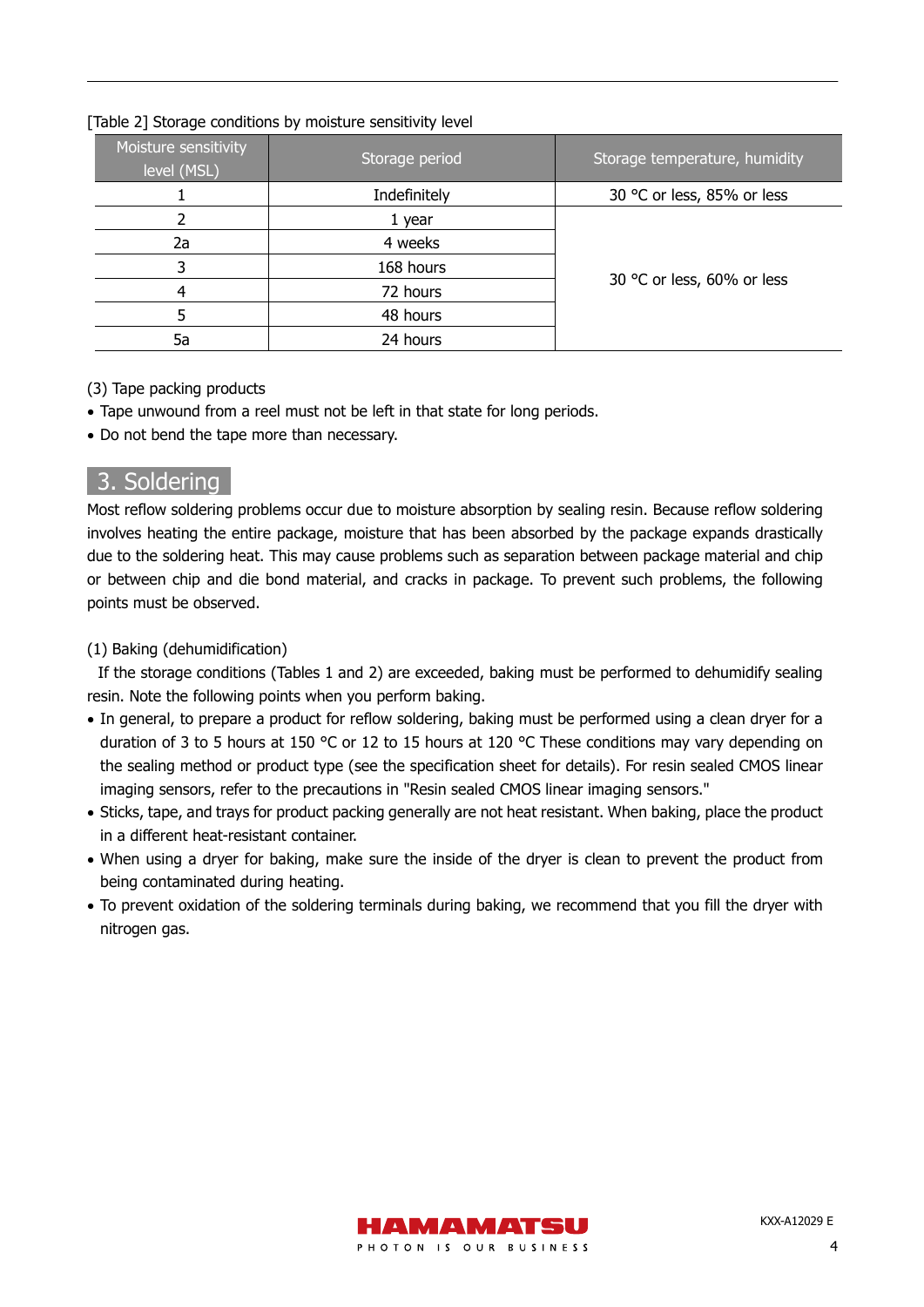#### (2) Reflow soldering

The recommended temperature profile for reflow soldering varies depending on the product. Check the specification sheet for the preheating temperature and time, peak temperature and time, and the temperature gradient during temperature adjustments. The effect that the product receives during reflow soldering varies depending on the circuit board and reflow oven that are used. When setting the reflow soldering conditions, check for any problems by testing out the reflow soldering methods in advance.





#### (3) Flux

Use non-cleaning solder or rosin type flux. Using flux with relatively strong acid or alkali levels or inorganic flux may cause corrosion on the terminals.

KOTHB0003EA

(4) When using a soldering iron

- To prevent effects from electrostatic charges, use a grounded soldering iron whose insulation resistance is 10 MΩ or more.
- Set the soldering iron tip temperature by referring to the recommended condition of soldering temperature and time.
- Do not let the soldering iron directly contact the sections other than the electrodes of the product. Direct contact with the soldering iron may cause mechanical or optical damage.
- Do the soldering so that no stress is applied to the package section of the product. Soldering in a state where stress is applied will cause residual stress after the soldering that tends to cause deterioration.

#### (5) Soldering of bump connection products

Use a solder paste suitable for components with fine pitch terminals.

Before making bump connections, design a process that takes into account factors such as the solder paste, underfill resin, temperature conditions, and warping of the board due to heating.

If the packing was opened and the product left in that state for a long period of time, then oxidation will develop on the bump surfaces may impair electrical conduction. So mount the product as quickly as possible after opening the packing.

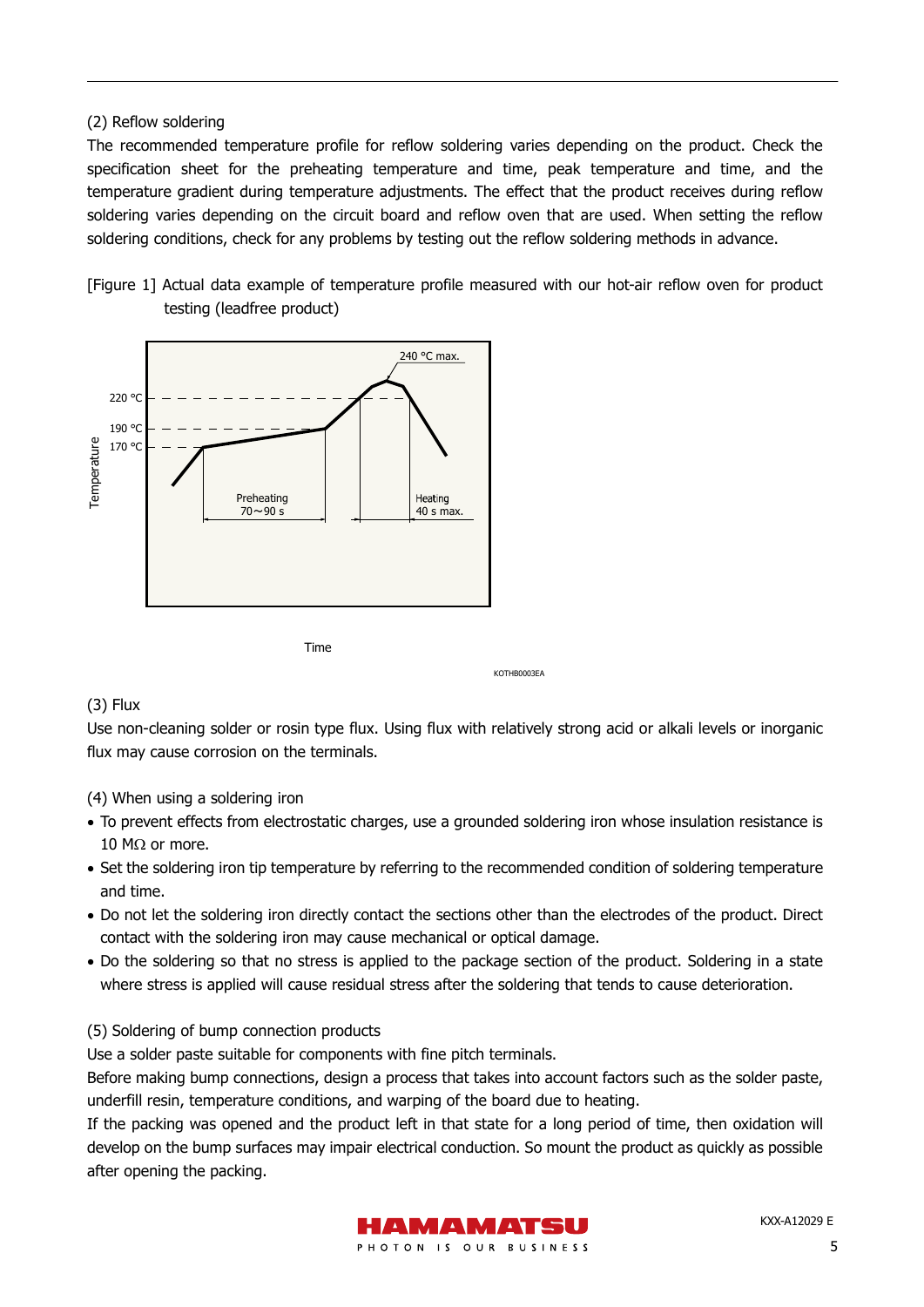# 4. Static electricity management

The solid state division product or packing comes with an electrostatic warning label [Figure 6]. Handling of the products requires taking precautions on the following points to avoid damage and product deterioration due to static electricity.

[Figure 6] Electrostatic warning label



#### (1) Workplace and facilities, etc.

- Lay a conductive mat (750 kΩ to 1 GΩ) on the surface of the workbench and ground it.
- Use conductive flooring material or lay a conductive mat on the workplace floor and ground it. Ground all manufacturing equipment and inspection devices.
- Keep moisture at approximately 50%. Low humidity tends to cause static electricity and high humidity is prone to moisture absorption.

#### (2) Handling

- Using an ionizer or similar item to eliminate electrical charges is recommended when handling the product.
- Wear anti-static clothing and conductive shoes (100 kΩ to 100 MΩ).
- Attach a wrist strap directly to the skin, and ground the strap. Be sure that a wrist strap to be used has protective resistance and that the resistance value measured while being attached is 750 kΩ to 35 MΩ. If the wrist strap does not include protective resistance, there is a risk of electric shock hazard due to electric leak. Also wear conductive finger sacks or gloves.
- Tools such as tweezers used to handle the product may sometimes become electrically charged. Connect a ground line as needed.
- Use a soldering iron with an insulation resistance of 10 MΩ or higher. The soldering iron tip should be grounded.
- If the product is induction-charged and contacts with a metal, excessive current may flow due to electrostatic discharge causing damage to the product. To prevent induction charging, keep objects (insulators such as plastic and vinyl, PC display monitors and keyboards, etc. that may possibly be electrically charged) away from the product. The product may be induction-charged even by just bringing such objects close to the product. If keeping such objects near the product is unavoidable, then use an ionizer, etc. to remove electrostatic charges from the objects that are apt to be electrostatically charged.
- Friction on the product causes electrostatic charges. If such friction is unavoidable, then remove the electrostatic charges using an ionizer, etc.
- Peripheral devices must be properly grounded so that no surges are applied to the product by a leakage voltage. Do not allow a voltage exceeding the absolute maximum ratings to be applied to the product from the measurement instrument, etc. (This tends to occur during ON/OFF switching of power sources, so use caution.) If there is the possibility of a surge voltage, insert a filter (made up of a resistor and capacitor) to protect the product. During operation do not attach or detach any connector, etc. that are connected to the power supply line or output line.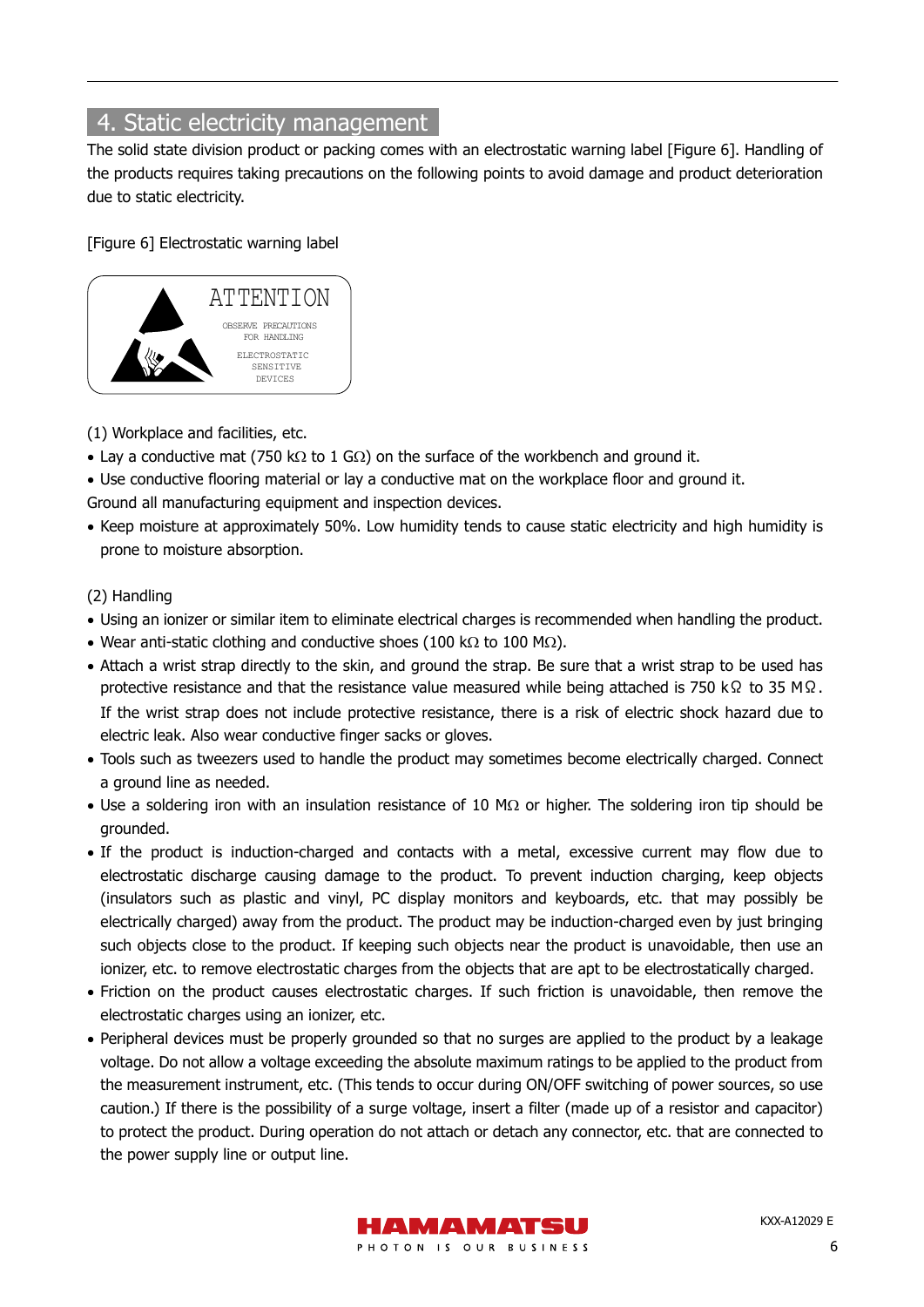(3) Carrying, storage and packing

- Place the product on a conductive foam by inserting the leads into the foam (for shorting leads) and then put it in a conductive case. The PC board to mount the product should also be put in a conductive case. Also, avoid using a plastic or styrofoam case as they may generate static electricity by vibration during shipping, etc. causing breakdown or deterioration of the product.
- Use a conductive carrying case and storage shelf.
- Avoid storing the product near equipment that may generate high voltage or high electromagnetic fields.

Note: It is not always necessary to provide all the anti-electrostatic measures stated above. Implement these measures according to the extent of deterioration or damage that may occur.

[Figure 7] Electrostatic countermeasure example



## 5. Silicone resin sealed products

Silicone resin used in opto-semiconductors has high optical transparency. Because silicone resin is characterized by low resistance to heat and humidity and easy swelling due to organic solvents (except alcohol), extra care must be taken for the following:

- For cleaning solvents, use ethyl alcohol or other types of alcohol solvents. Other organic solvents can soak into the silicone resin and cause swelling due to the increased volume. This phenomenon can lead to resin cracking or wire disconnection.
- To clean the entire product, soak and wash in alcohol solvent. Do not use ultrasonic cleaning. When cleaning in running water, keep it under one minute. Check that there is no problem with the cleaning method by experimenting in advance.

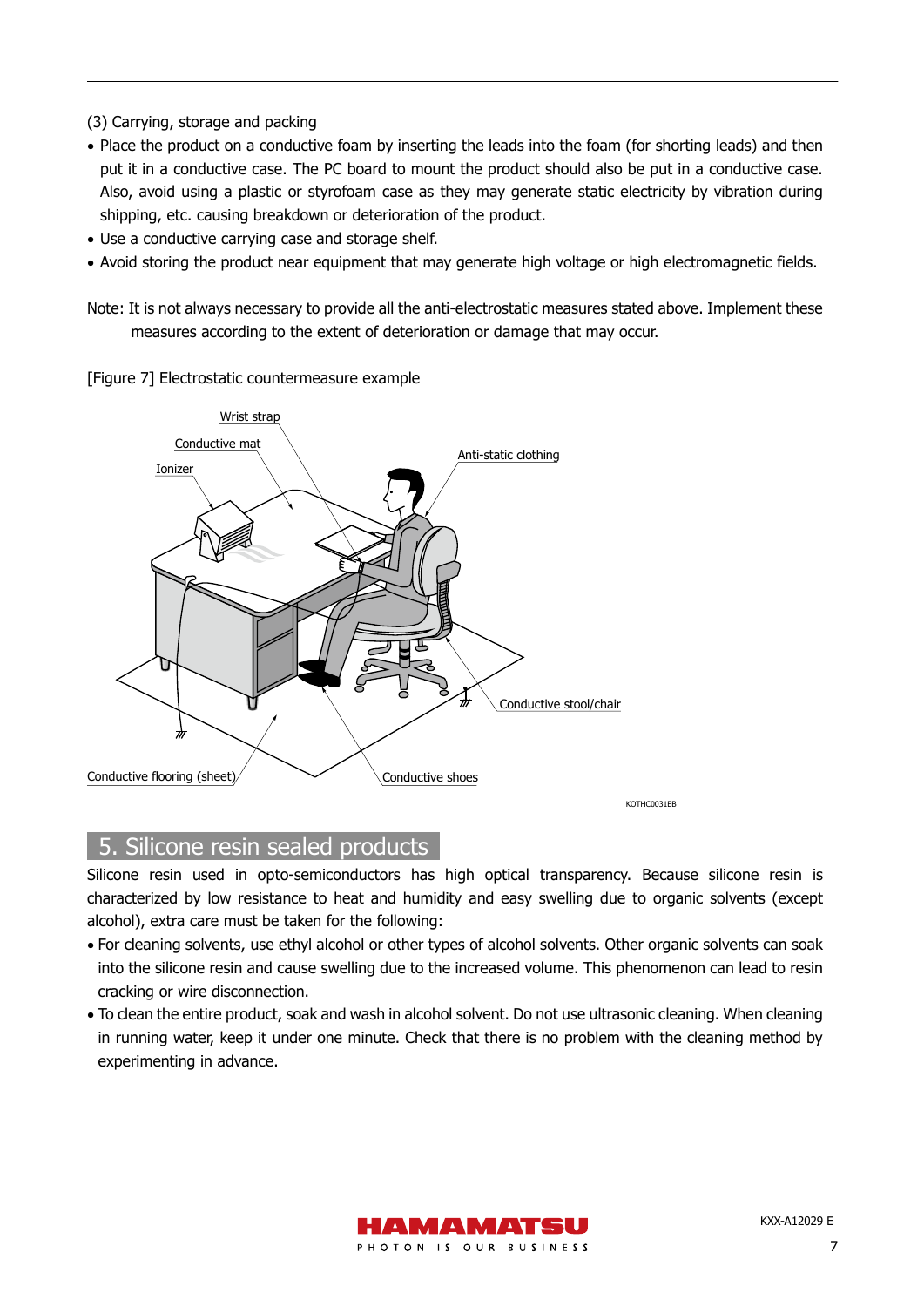#### [Resin filling type]

[Figure 4] Resin filling type examples



Do not touch the surface of silicone resin. Silicone resin is soft. Applying external force on it can cause scratches to its surface and short-circuit or breaks due to wire deformation.

When using a vacuum type mounter, make sure that the nozzle does not come in contact with the silicone resin surface. The silicone resin surface is designed to be lower than the package outer frame.

[Figure 5] Example of a vacuum type mounter



[Plastic package]

[Figure 6] Plastic package example